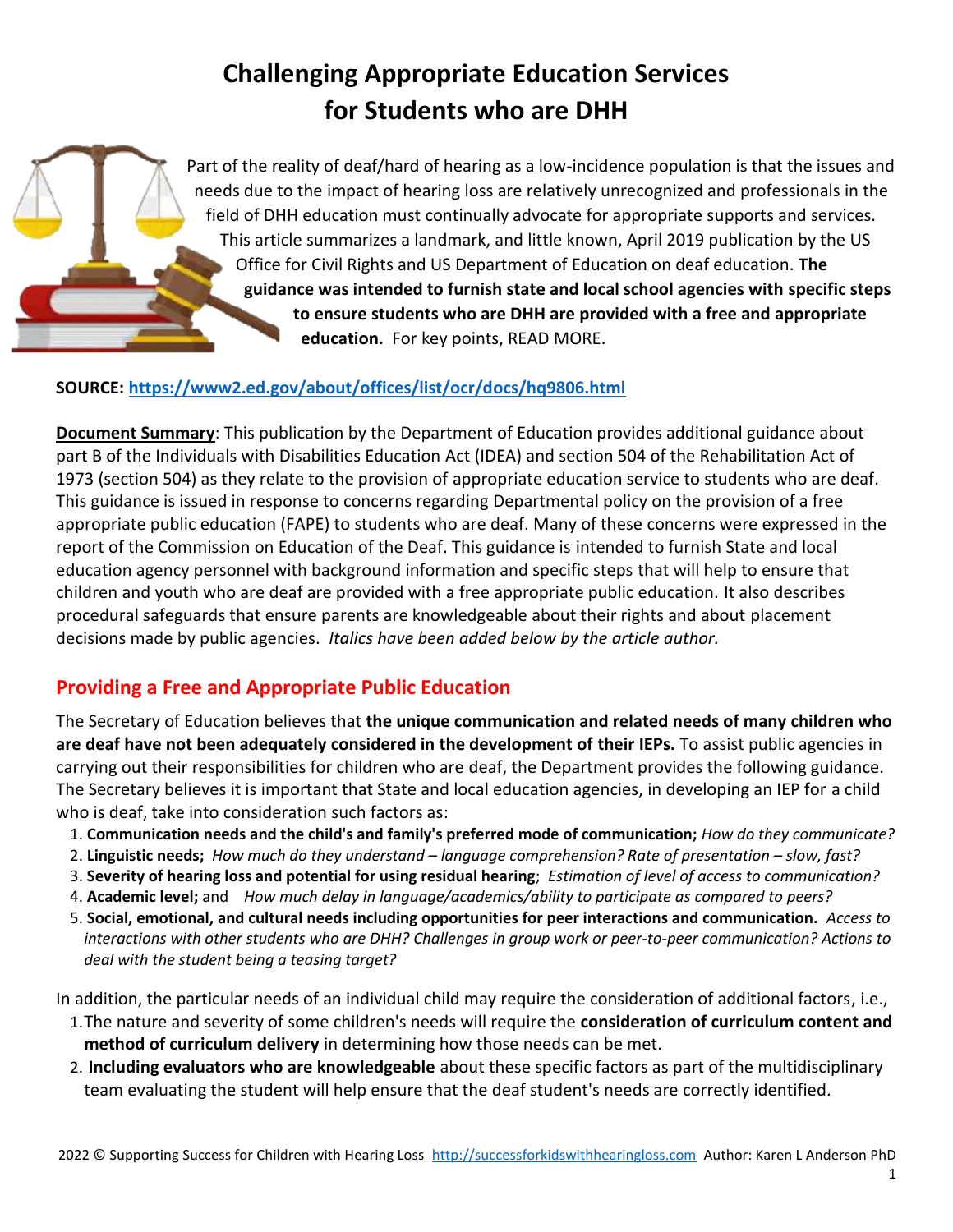### **Least Restrictive Environment**

The Secretary is concerned that the least restrictive environment provisions of the IDEA and Section 504 are interpreted, incorrectly, to require the placement of some children who are deaf in programs that may not meet the individual student's educational needs.



• Any setting, including a regular classroom, that prevents a child who is deaf from receiving an appropriate education that meets his or her needs including communication needs is not the LRE for that individual child. *How much language can the child access and comprehend in the classroom? If hearing loss is limiting access and/or direct communication, or severity of language delay interferes with comprehension of instructional materials thereby preventing the student from keeping pace with peers, then provision of FAPE needs to be considered to identify a placement where the child can comprehend/access appropriately.* 

• Any setting which does not meet the communication and related needs of a child who is deaf, and therefore does not allow for the provision of FAPE, cannot be considered the LRE for that child. *Full time placement in an inclusion setting satisfies FAPE only if the child can access* 

*communication effectively.* 

## **Placement**

**The provision of FAPE is paramount, and the individual placement determination about LRE is to be considered within the context of FAPE.** The Secretary is concerned that some public agencies have misapplied the LRE provision by presuming that placements in or closer to the regular classroom are required for children who are deaf, without taking into consideration the range of communication and related needs that must be addressed in order to provide appropriate services.

The Secretary recognizes that regular educational settings are appropriate and adaptable to meet the unique needs of particular children who are deaf. For others, a center or special school may be the least restrictive environment in which the child's unique needs can be met.

A full range of alternative placements as described at 34 CFR

**The Secretary recognizes that the regular classroom is an appropriate placement for some children who are deaf, but for others it is not. The overriding rule regarding placement is that placement decisions must be made on an individual basis.**

300.551(a) and (b)(1) of the IDEA regulations must be available to the extent necessary to implement each child's IEP. There are cases when the nature of the disability and the individual child's needs dictate a specialized setting that provides structured curriculum or special methods of teaching. Just as placement in the regular educational setting is required when it is appropriate for the unique needs of a child who is deaf, so is removal from the regular educational setting required when the child's needs cannot be met in that setting with the use of supplementary aids and services.